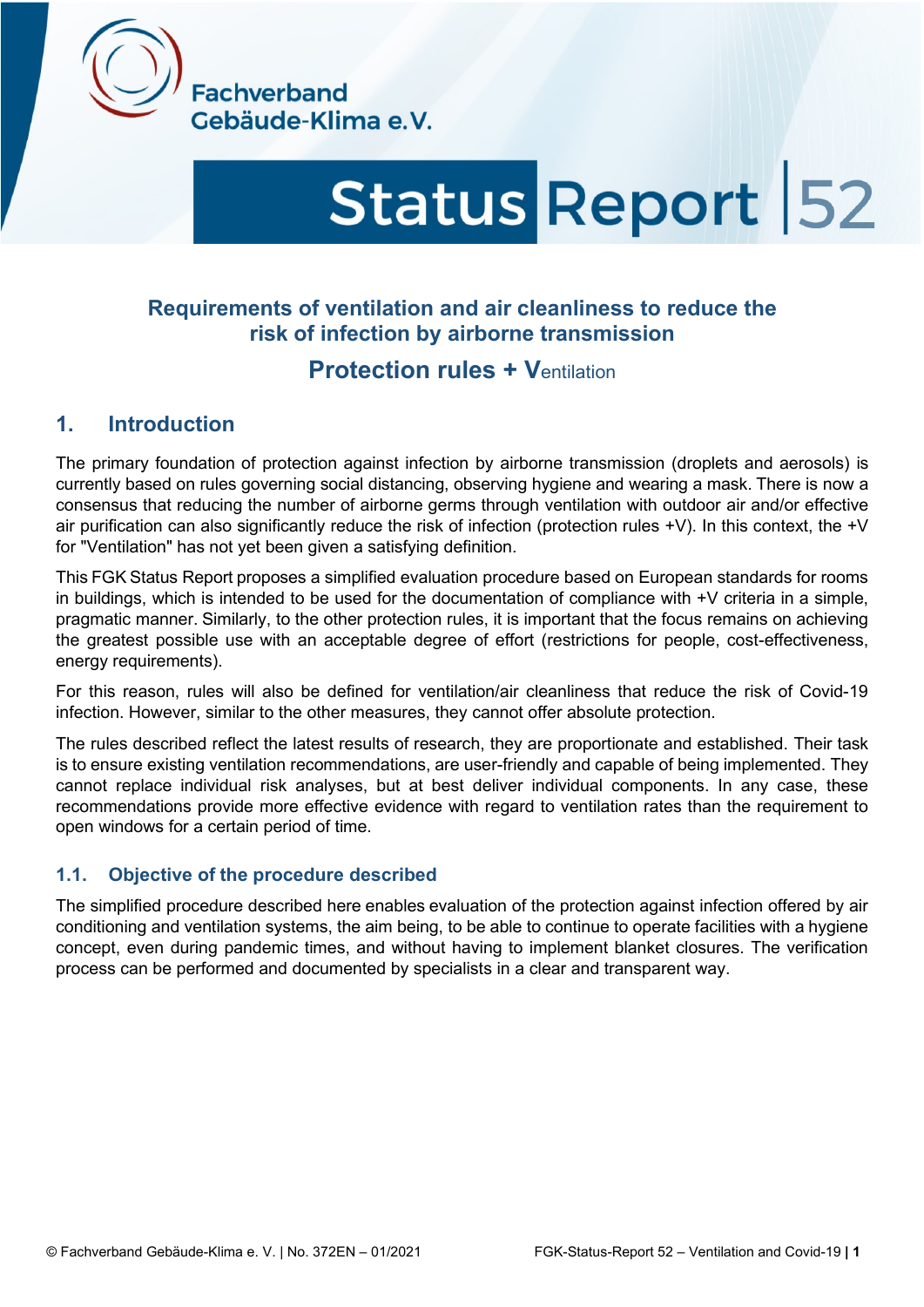## **1.2. Brief description of the verification process**

For verification of adequate ventilation **+V** in conjunction with possible aerosol transmission, the following method is proposed:



## **2. Nomenclature**

#### **2.1. Ventilation, outdoor air flow, fresh air flow rate**

Air exchange with outdoor air, sometimes referred to as fresh air flow rate or external air flow rate.

#### **2.2. Supply air**

Prepared/treated air volume flow rate supplied to a zone. This volume flow rate can comprise various proportions of outdoor air, recirculation air and secondary air.

#### **2.3. Recirculation air**

Extract air supplied to the air treatment system from various rooms and reused as supply air for various rooms.

#### **2.4. Secondary air**

Airflow taken exclusively from one room and re-supplied to the same room after treatment.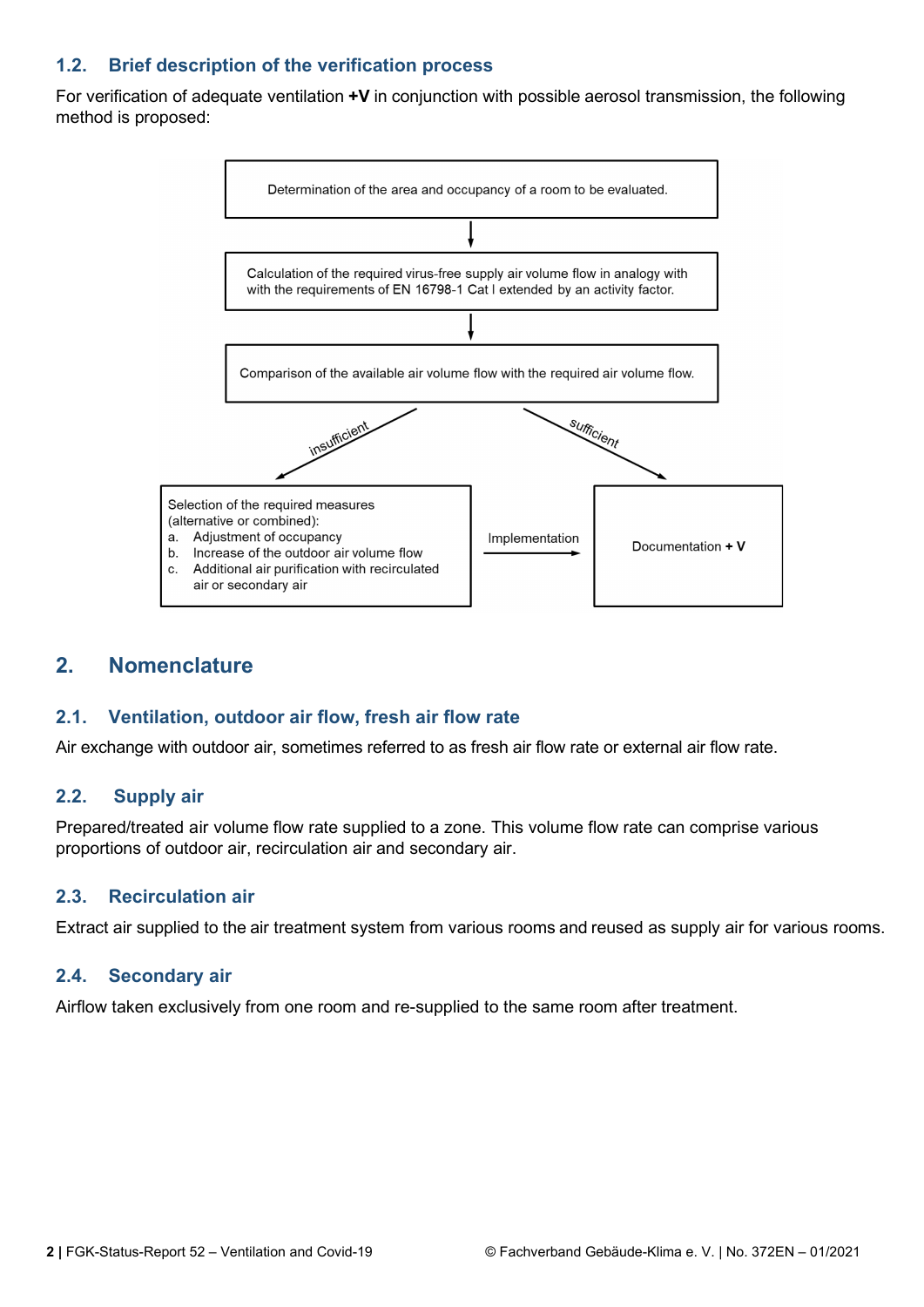# **3. Requirements for the ventilation**

## **3.1. Outdoor air flow rates**

The criteria are defined in accordance to EN 16798-1.  $CO<sub>2</sub>$  is assumed as a variable correlating to the aerosols emitted by people as a complete mixture (additional information on ventilation effectiveness in Section 5.2.).

To ensure adequate protection against infection by airborne transmission, the volume of virus-free air provided in the form of supply air should be equivalent to the volume of outdoor air that would be needed to keep the  $CO<sub>2</sub>$  values in occupied rooms under 800-1,000 ppm. In accordance with EN 16798-1, this corresponds to Category I rooms, i.e. the highest category for air quality.

The necessary outdoor air flow rate  $q_{tot}$  is calculated in accordance to EN 16798-1. This is supplemented by an activity factor  $f_{\text{Act}}$  as follows:

 $q_{\text{tot}} = (n \cdot q_{\text{P}} + A_{\text{R}} \cdot q_{\text{B}}) \cdot f_{\text{Act}}$  (see also Table 1 or Table 2)

For an area larger than 20 m<sup>2</sup>/person,  $q_B$  = 0 should be used.

*Table 1: Average occupancy of a seminar room produces the following outdoor air volume flow rates in Category I, II and III:*

|                 | <b>Gat</b>   | of people<br>$\frac{1}{2}$ | $\mathsf{in} \, \mathsf{m}^2$<br>Area | per<br>m <sup>3</sup> /h<br>person<br>$\,>$ | per<br>room<br>m <sup>3</sup> /h<br>$\widetilde{\mathsf{E}}$<br>$\,>$ | Activity<br>factor | flow<br>ंब<br>ज<br>m <sup>3</sup> /h<br>Outdoor<br>volume<br>⋗<br>rate | rate<br>āί<br>change<br>Room<br>$\frac{4}{1}$      | person<br>m <sup>3</sup> /h<br>per |
|-----------------|--------------|----------------------------|---------------------------------------|---------------------------------------------|-----------------------------------------------------------------------|--------------------|------------------------------------------------------------------------|----------------------------------------------------|------------------------------------|
|                 |              | n                          | $A_{R}$                               | q <sub>P</sub>                              | q <sub>B</sub>                                                        | $f_{\mathsf{Act}}$ | $q$ tot                                                                | $q$ tot/ $(A_R)$<br>Ξ<br>$\, n \,$<br>$\times 3m)$ | $q$ tot $/n$                       |
| Seminar<br>room |              | 25                         | 75                                    | 36                                          | 3.6                                                                   | 1.0                | 1,170                                                                  | 5.2                                                | 47                                 |
| Seminar<br>room | $\mathbf{I}$ | 25                         | 75                                    | 25                                          | 2.5                                                                   | 1.0                | 812                                                                    | 3.6                                                | 33                                 |
| Seminar<br>room | Ш            | 25                         | 75                                    | 14                                          | 1.4                                                                   | 1.0                | 455                                                                    | $\overline{2}$                                     | 18                                 |

For moderate activity, a Category I outdoor air flow rate appears to be effective with respect to reducing the risk of infection.

A outdoor air flow rate of approx. 20 m<sup>3</sup>/h per person may never be undershoot, even when secondary air purification and filter units are used. This also applies under the general conditions created by opening windows. The indoor air quality (contaminants, odours, performance and perceived air quality), which is set to 20 m<sup>3</sup>/h per person per hour, is moderate and the absolute minimum. As a basic principle, higher outdoor air flow rates in accordance with applicable standards are recommended independently of infection protection.

## **3.2. Activity, aerosols and time dependence**

The emission of aerosols is heavily dependent on breathing and vocal activity [2] and typically ranges between 50 (e.g. when breathing) and 1,000 P/s (when singing).

Increased physical activity also increases the  $CO<sub>2</sub>$  output of people. The outdoor air flow rates in accordance with EN 16798-1 are based on normal office work and do not take into account increased activity.

For this reason, a simplified activity factor f<sub>Act</sub> is intended for rooms with increased physical or vocal activity (see 3.1.).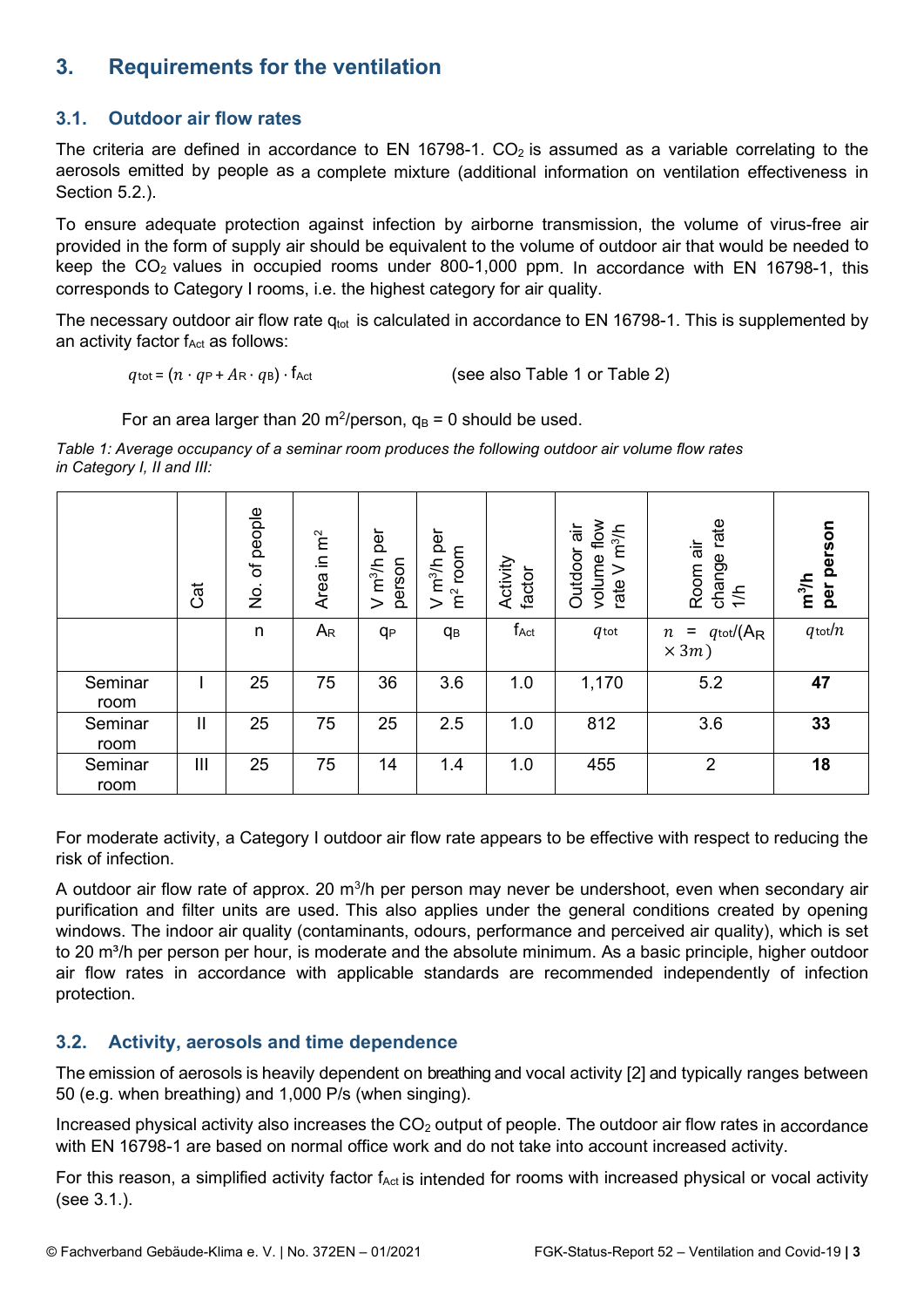*Table 2 Activity factors for various types of use*

| Activity factor in the room                                                    | <b>Examples</b>                                                                       | $f_{\mathsf{Act}}$ |  |  |  |
|--------------------------------------------------------------------------------|---------------------------------------------------------------------------------------|--------------------|--|--|--|
| Moderate:                                                                      | Shops, sales rooms, supermarkets, department stores                                   |                    |  |  |  |
| People breathing normally (90 %)<br>and only speaking occasionally (10         | Events, cinemas, theatres (spectators), theatres<br>(foyer), conferences, trade fairs |                    |  |  |  |
| %), no increased physical activity                                             | Classrooms, auditoriums, lecture halls, seminars,<br>kindergarten group rooms         |                    |  |  |  |
|                                                                                | <b>Offices</b>                                                                        |                    |  |  |  |
|                                                                                | Hotel bedrooms                                                                        |                    |  |  |  |
|                                                                                | Museums, exhibitions, libraries                                                       |                    |  |  |  |
| High:                                                                          | Hairdressers, beauticians                                                             |                    |  |  |  |
| Most people speaking, physically                                               | Restaurants, cafés, canteens                                                          |                    |  |  |  |
| active or breathing with increased<br>frequency                                | Conference rooms, meeting rooms                                                       |                    |  |  |  |
|                                                                                | Gymnasiums                                                                            |                    |  |  |  |
|                                                                                | Fitness rooms, sports rooms, choir rooms                                              | 1.6                |  |  |  |
| Typical room heights were partly taken into account using the activity factor. |                                                                                       |                    |  |  |  |

## **3.3. Secondary/recirculation air treatment**

For infection protection in conjunction with Covid-19 aerosol transmission, it is irrelevant (under the condition that the minimum outdoor air volume flow rate is ensured, see Section 3.1.) whether outdoor air or purified recirculation air or secondary air is provided. For an equivalent analysis, however, recirculation air or secondary air must exhibit a purification effect of almost 100 % (> 99 %) with respect to active viruses or the size of particles with the highest penetration (MPPS, e.g. in accordance with EN 1822).

What is counted here is the total of outdoor air and purified air with a purification effect of min. 99 % (see above). If the purification/inactivation efficiency is lower, the airflow can be increased accordingly.

$$
q_{V, tot, x\%} = q_{V, tot, 100\%}/f_{Filter}
$$

with: q<sub>V,tot,100%</sub> Volume flow rate with an air purification effect based on the viruses/aerosols of approx. 100 %

 $q_{V, tot, x\%}$  Volume flow rate with an air purification effect based on viruses/aerosols of x %

fFilter Purification efficiency of the system based on active aerosols.

For example, the volume flow rate to be purified at a purification efficiency of 80 % increases 1.25-fold  $(1/0.8=1.25)$ .

Here, it must also be taken into account that purified recirculation air or secondary air is not capable of reducing the  $CO<sub>2</sub>$  concentration or dissipating moisture-based or gaseous contaminants from rooms.

## **3.4. Method based on other procedures**

More detailed designs based on scientific principles and other common standards and guidelines, e.g. to VDI 6040 (ventilation and air conditioning in schools – implementation instructions, VDI ventilation regulations, VDI school building guidelines) also fulfil **+V** if the devices and systems are dimensioned so that they never exceed a  $CO<sub>2</sub>$  concentration of 1,000 ppm in accordance with the respective quidelines. Corresponding purification efficiencies or transmission reductions are also demonstrated when the required minimum outdoor air flow rate is ensured.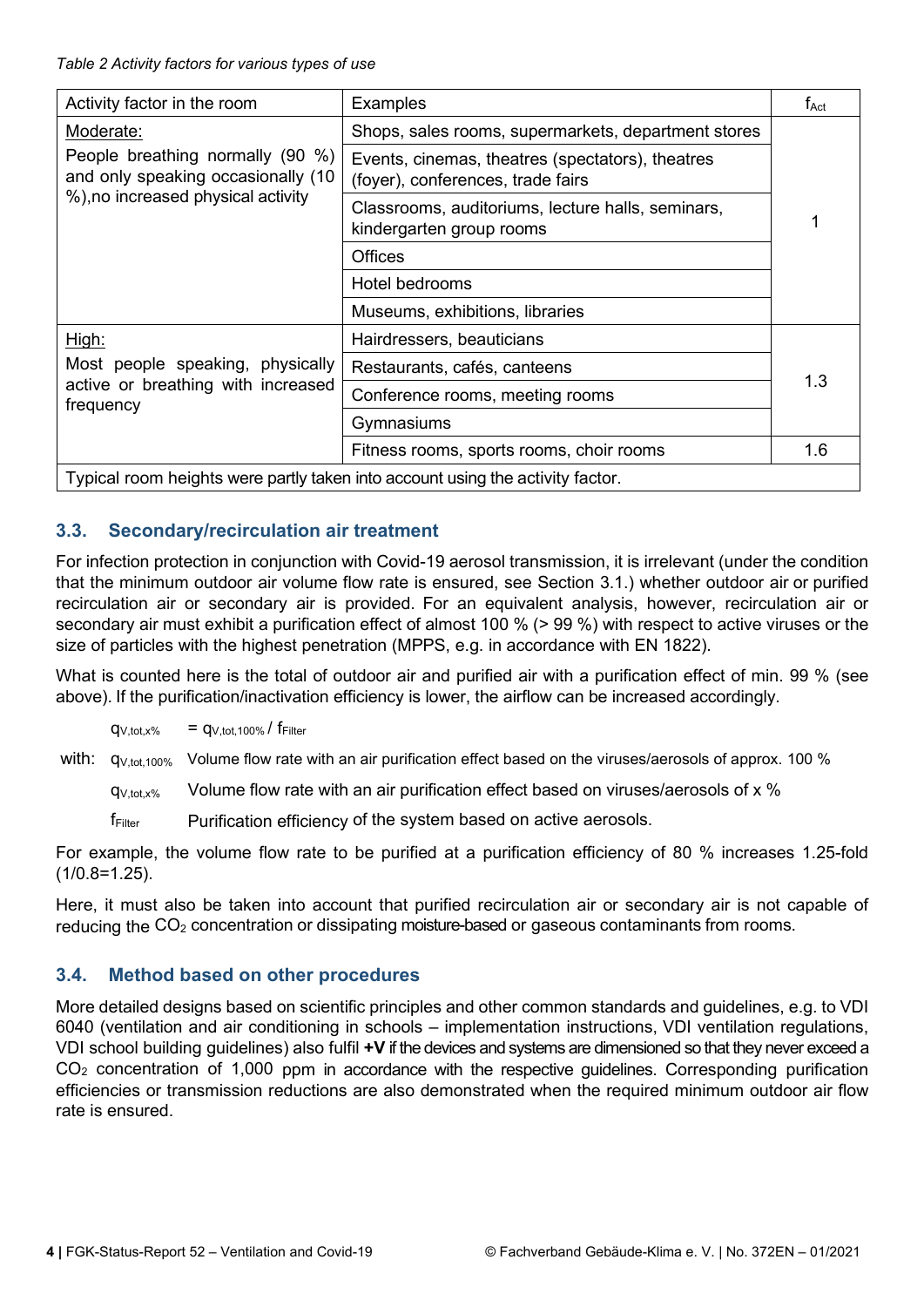# **4. Method +V verification**

#### **4.1. General conditions**

The following specifications are suitable for documenting adequate ventilation, even in pandemic times, with **+V.**

#### **DIN EN 16798-1 Cat I:**

High air quality, recommended for rooms and use that should guarantee extensive ventilation with outdoor air, even in pandemic times. This category fulfils the relevant recommendations for hygiene, in pandemic times also (aerosol and droplet infection) **+V**.

#### **DIN EN 16798-1 Cat II:**

Normal air quality, recommended for rooms and for use that guarantees good air quality in normal use scenarios, but in pandemic times does **not fully meet** the relevant recommendations for hygiene in pandemics **without additional measures1 .**

#### **DIN EN 16798-3 Cat III:**

Acceptable air quality, recommended for rooms and for use that guarantees the minimum requirements of air quality in normal use scenarios, but in pandemic times does not fully meet the relevant recommendations for hygiene in pandemics **without additional measures1 .**

**1 Additional measures** (individual or in combination):

- 1. Increase in the outdoor air flow rate of the ventilation and air conditioning system to achieve Category I -> **+V**.
- 2. **Reduction in occupancy density** to achieve Category I -> **+V**.
- 3. **Use additional secondary air purification systems**. With the right dimensioning, the occupancy density in Category II or III, if applicable, can be maintained -> **+V**.

#### **The outdoor air flow rate of Category I that is calculated for use (taking into account the activity factor) is the benchmark for fulfilling the +V criterion for the ventilation system.**

#### **4.2. Adjustment of occupancy**

To fulfil the +V criteria, the maximum occupancy density can always be reduced so that Cat I is achieved in accordance with DIN EN 16798-1. If this is not fully possible, additional measures can be implemented.

#### **4.3. Secondary air purification systems**

#### **4.3.1. General requirements**

For secondary air purification systems, there are still no binding standards and specifications. From today's perspective, the following systems appear to be suitable:

- Secondary air filter units with HEPA filters (H13 or H14).
- Secondary air purification units with UV-C.
- Various combinations of fine filters min. ePM 1 60 % (see also 3.3.).

Secondary air filter units must have the following basic characteristics:

- The purification method (with respect to viruses or their size) must be verified in the airflow for all devices (e.g. via tests or by the manufacturer's declaration in accordance with normative specifications (such as EN 1822 for particulate filters) and indicated for specific volume flow rates. Hazards must be excluded for users in the room for every technology.
- The electrical power consumption and the sound power level must also be specified for all devices for the specific volume flow rates. Here, the entire device (incl. the purification unit) and all installation space conditions must be taken into account.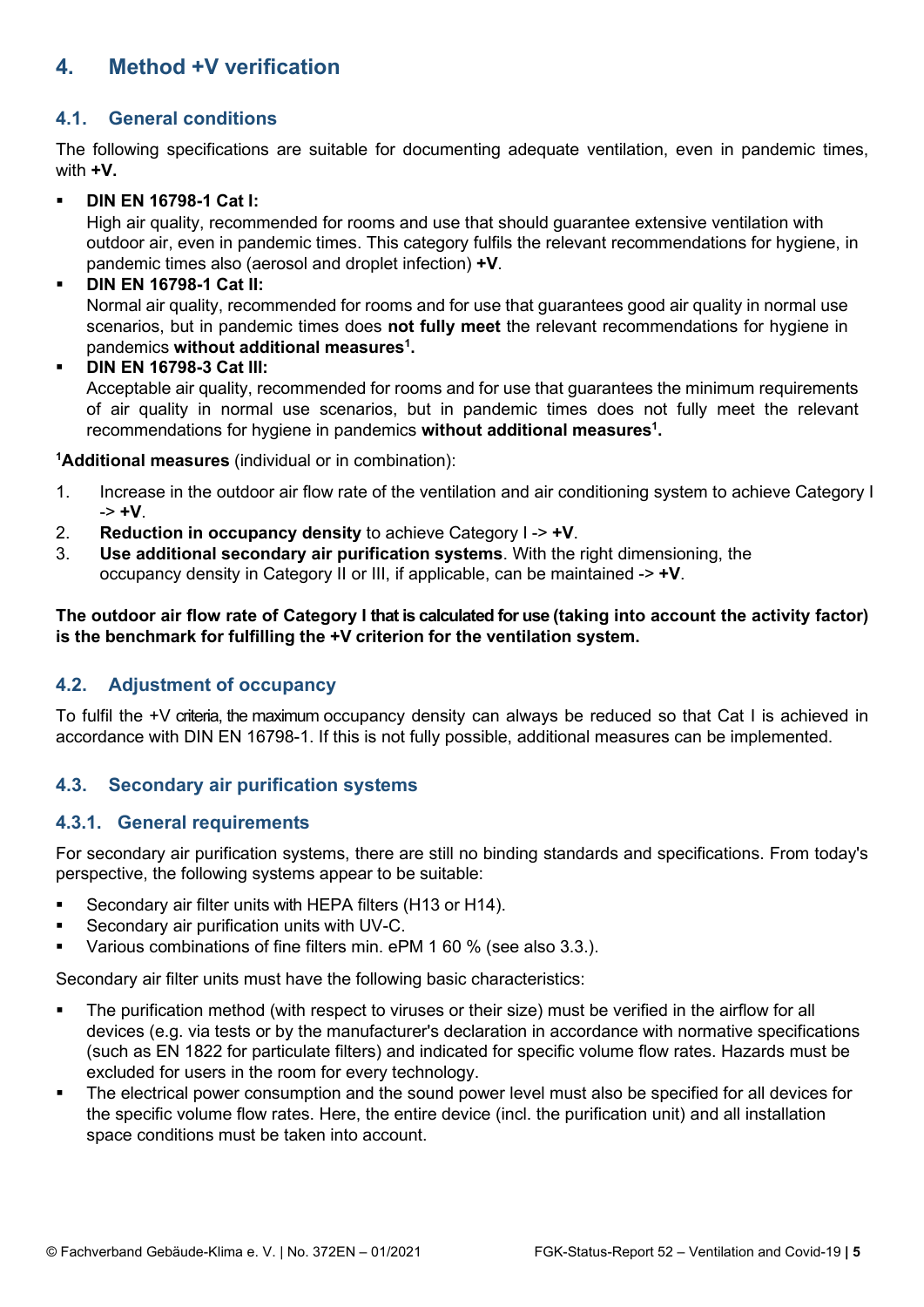- The sound level is the only variable that describes the noise characteristics of a unit independently of the room. Sound values must therefore always be specified as sound power as a minimum. Details on the sound pressure without additional room definition or with exclusive specification of a certain distance do not suffice as the only sound data.
- Air distribution must be designed so that the room is fully ventilated but without the use of the room being affected.

#### **4.3.2. Consideration in the necessary outdoor air flow rate**

Devices that fulfil the requirements in accordance with Section 4.3.1. can partly replace the necessary outdoor air flow rate, as long as a outdoor air flow rate of Cat II or III in accordance with DINEN 16798-1 is maintained (at any rate, min. 20  $\mathrm{m}^3$ /h per person).

Example of seminar room as above:

- $\blacksquare$  Outdoor air flow rate 1,170 m<sup>3</sup>/h or
- Outdoor air flow rate 455 m<sup>3</sup>/h and secondary air flow rate 715 m<sup>3</sup>/h

Combination of opening windows and the use of  $CO<sub>2</sub>$  measuring devices or ventilation lights, see Section 4.5.

#### **4.4. Recirculation air in central ventilation and air conditioning systems**

Recirculation air should be avoided as much as possible. Filtration of recirculation air can be carried out in a similar way to Section 4.3.1. and on a proportionate basis to fulfil the necessary volume flow rate, as long as the required outdoor air flow rate is fulfilled in accordance with Section 3.1.

#### **4.5. Outdoor air flow rate when opening windows**

The outdoor air flow rate that occurs when windows are manually opened cannot be quantifiably verified with simple methods and, more importantly, cannot be ensured all year round. For this reason,  $CO<sub>2</sub>$  measuring devices or measurement lights must be used. Observing the required ventilation rates to achieve 800-

1,000 ppm  $CO<sub>2</sub>$  is always insufficient when there is no measuring unit and only a specification on how long the window is open. To ensure the required room air change rate under fluctuating general conditions (wind, thermal, opening time), a higher room air change rate must be accepted with the corresponding energy losses and comfort restrictions.

Secondary air purification units in accordance with 4.3.1. can also be combined with opening windows. The chargeable outdoor air flow rate in combination with  $CO<sub>2</sub>$  measurement is as follows:

- CO2 concentration up to 800 ppm: allowance of a outdoor air flow rate according to Cat I
- CO2 concentration up to 1,000 ppm: allowance of a outdoor air flow rate according to Cat II
- CO2 concentration up to 1,500 ppm: allowance of a outdoor air flow rate according to Cat III
- Without  $CO<sub>2</sub>$  measurement or  $CO<sub>2</sub>$  concentration over 1,500 ppm, no allowance.

# **5. Plants**

#### **5.1. The factors of time and room volumes**

As a general rule, the risk of infection increases the longer people spend in a room and the higher the number of emitting occupants [4][8]. The duration of occupancy is heavily dependent on organisational general conditions; it can change at short notice or it may not be observed. Consideration of all of these factors would go beyond the scope of this procedure and affect clarity, which is the reason it was omitted from this simplified procedure.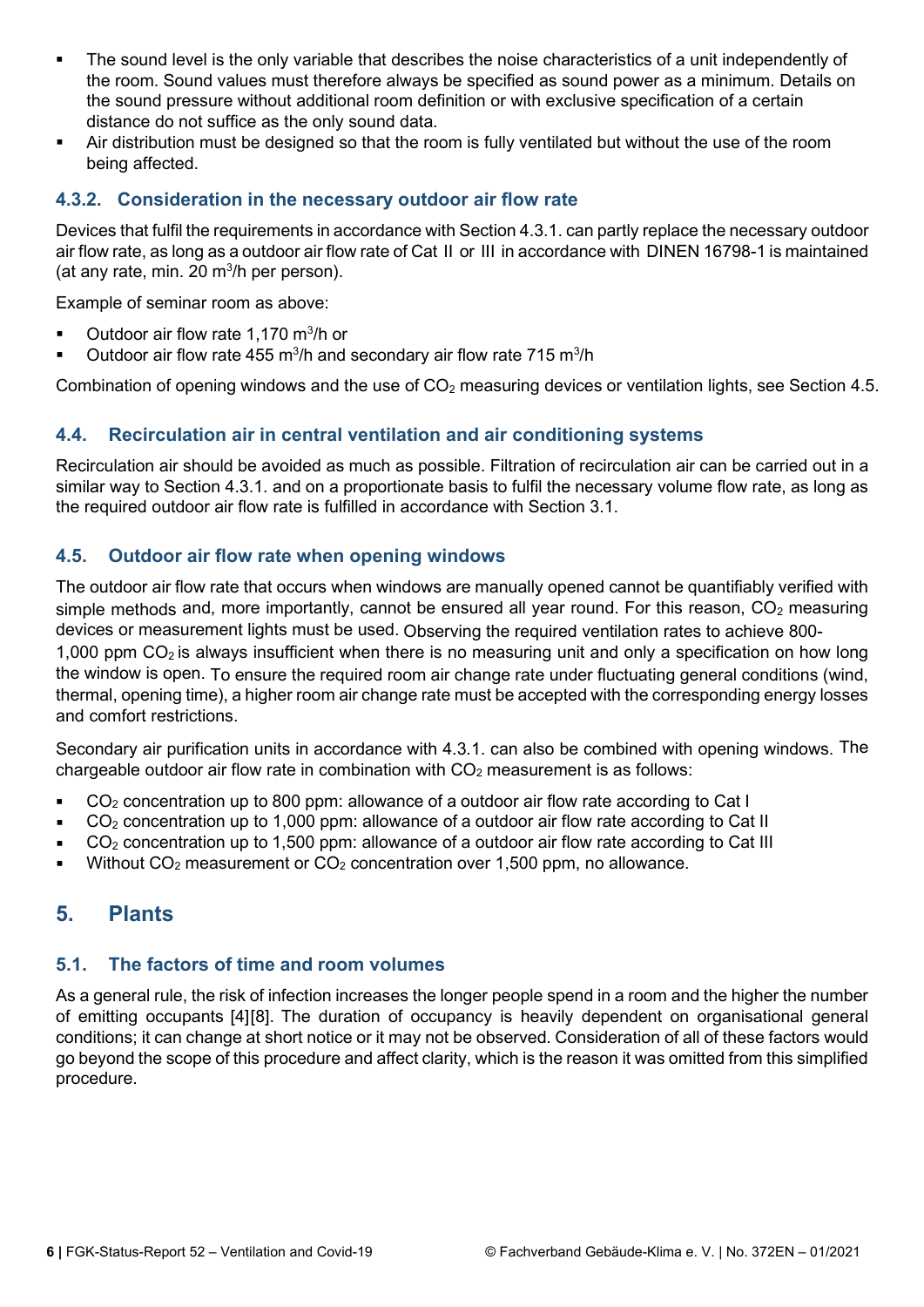#### **5.2. Ventilation effectiveness**

Ventilation effectiveness  $\epsilon_V$  describes the connection between the concentration of aerosols and air distribution in the room. However, this connection depends on a number of parameters, including source distribution, indoor airflow and thermals in the room. This is defined as follows in accordance with DIN EN 16798-3:

 $\varepsilon_V$  = (c<sub>E</sub> - c<sub>S</sub>) / (c<sub>I</sub> - c<sub>S</sub>)

 $\epsilon_{V}$ : Ventilation effectiveness;

 $C_e$ : Contamination concentration of the extract air;

- $c_s$ : Contamination concentration of the supply air;
- $C_{ii}$ : Contamination concentration at breathing height.

The volume flow rates stipulated in DIN EN 16798-1 are based on a ventilation effectiveness of  $\epsilon_V$  = 1. This value must always be used if the ventilation effectiveness cannot be verified for each design case (loads, temperatures, volume flow rates). If the ventilation effectiveness is known, then the most unfavorable case must be used for this verification (lowest  $\epsilon_V$  value).

In accordance with EN 16798-3, the ventilation rate can be corrected as follows depending on the verified ventilation effectiveness:

 $q_{V,tot,\epsilon V} = q_{V,tot}/\epsilon_V$ 

 $q_{V, tot, eV}$ : Volume flow rate taking into account the verified ventilation effectiveness;

q<sub>V,tot</sub>: Volume flow rate at  $\epsilon$ <sub>V</sub> = 1;

Note: Other instructions for  $\epsilon_V$  are provided by CEN TR 16798-4.

# **6. Sources and further information**

- [1] FGK, BTGA, German Association of Air handling units Manufacturers: Operation of ventilation and air conditioning systems under the general conditions of the current Covid-19 pandemic 03.08.2020, Version 3.
- [2] Anne Hartmann HRI, FGK Workshop 2020
- [3] HRI Sample risk assessment for various day-to-day situations
- [4] HRI Prof. Dr.-Ing. Martin Kriegel, 07.12.2020 (Version 4), Number of SARS-CoV-2-laden particles in room air and their inhaled quantity as well as assessment of the infection risk of contracting Covid-19
- [5] Hartmann, A; Lange, J; Rotheudt, H; Kriegel, M; Emission rates and particle size of bio-aerosols when breathing, speaking and coughing, DOI: Online calculator: https://hri-pira.github.io
- [6] Fitzner, K; Rietschel Volume 2: Room air and room cooling technology, ISBN 978-3-540-57011-016
- [7] Kriegel, M; Buchholz, U; Gastmeier, P; Bischoff, P; Abdelgawad, I; Hartmann, A; Predicted Infection Risk for Aerosol Transmission of SARS-CoV-2; DOI: 10.1101/2020.10.08.20209106, Preprint
- [8] D. Müller, K. Rewitz, D. Derwein, T. M. Burgholz, M. Schweiker, J. Bardey, P. Tappler, Assessment of the infection risk via aerosol-bound viruses in ventilated rooms, White Paper, RWTH-EBC2020- 005, Aachen, 2020, DOI: 10.18154/RWTH-2020-11340 Online calculator http://risico.eonerc.rwth-aachen.de
- [9] BTGA Practical guide for planning and operating ventilation and air conditioning systems with increased infection protection requirements,January 2021.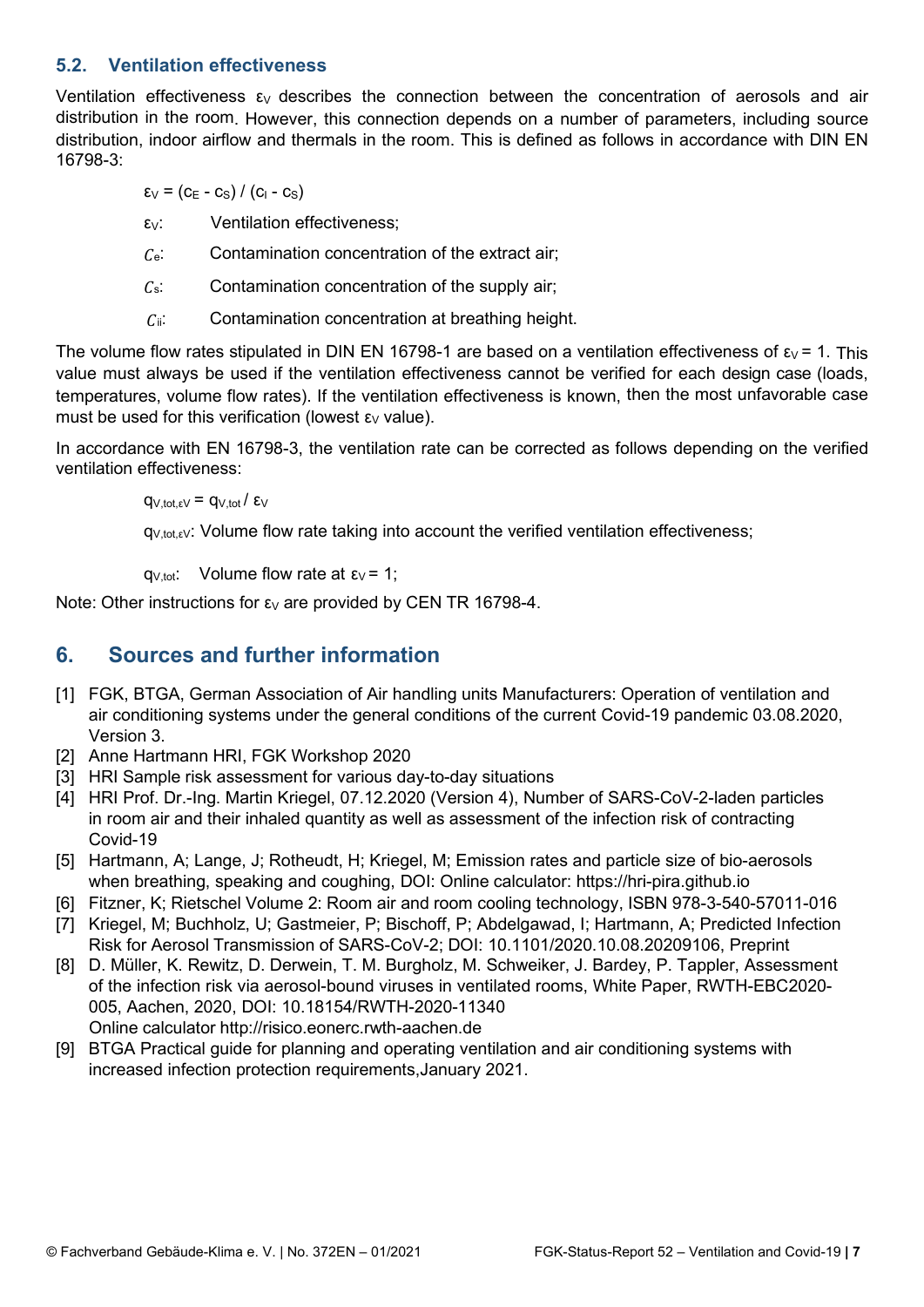# **7. Examples**

#### **7.1. Seminar room or classroom**

The following are examples for the procedures and variants for a seminar room or a classroom:

- Column 2: Initial state
- Column 3: Reducing the occupancy to 10 people does not lead to fulfilment of the +V criterion with the existing outdoor air volume flow rate.
- $\blacksquare$  Column 4: An additional secondary air filter with min. 715 m<sup>3</sup>/h leads to fulfilment of the +V criterion.
- Column 5: A strategy of opening windows to maximum 800 ppm with  $CO<sub>2</sub>$  measurement leads to fulfilment of the +V criterion (min. every 20 mins with windows wide open, draught problems and energy losses).
- Column 6: A strategy of opening windows to maximum 1,500 ppm with  $CO<sub>2</sub>$  measurement in combination with a secondary air filter with min. 715 m $^3\prime$ h leads to fulfilment of the +V criterion.

| (1)                                                                          | (2)                                    | (3)          | (4)           | (5)                                      | (6)            |
|------------------------------------------------------------------------------|----------------------------------------|--------------|---------------|------------------------------------------|----------------|
|                                                                              | Initial state Reduce occupancy<br>rate |              | Secondary air | <b>Ventilation by</b><br>opening windows | Windows + sec. |
| Room usage                                                                   | Seminar                                | Seminar      | Seminar       | Seminar                                  | Seminar        |
| No. of people                                                                | 25                                     | 10           | 25            | 25                                       | 25             |
| Area                                                                         | 75                                     | 75           | 75            | 75                                       | 75             |
| Height                                                                       | 3                                      | 3            | 3             | 3                                        | 3              |
| Room volume                                                                  | 225                                    | 225          | 225           | 225                                      | 225            |
| Occupancy density m2/person                                                  | 3.0                                    | 7.5          | 3.0           | 3.0                                      | 3.0            |
| Typical occupancy density                                                    | 3                                      | 3            | 3             | 3                                        | 3              |
| Social distancing observed (informative)                                     | 1.5                                    | 1.5          | 1.5           | 1.5                                      | 1.5            |
| Distance ^2                                                                  | 2.25                                   | 2.25         | 2.25          | 2.25                                     | 2.25           |
| simplified via sq. area allocation                                           | <b>Yes</b>                             | <b>Yes</b>   | <b>Yes</b>    | <b>Yes</b>                               | <b>Yes</b>     |
| Required volume flow rate +V                                                 |                                        |              |               |                                          |                |
| V Cat I                                                                      | 1170                                   | 630          | 1170          | 1170                                     | 1170           |
| Supplement for activity                                                      | $\mathbf 1$                            | $\mathbf{1}$ | $\mathbf{1}$  | $\mathbf{1}$                             | $\overline{1}$ |
| $V + V$ entilation                                                           | 1170                                   | 630          | 1170          | 1170                                     | 1170           |
| Room air change rate                                                         | 5.2                                    | 2.8          | 5.2           | 5.2                                      | 5.2            |
| Volume flow rate per person                                                  | 46.8                                   |              |               |                                          |                |
| Chargeable volume flow rate as a result of opening windows                   |                                        |              |               |                                          |                |
| CO2 measurement max.                                                         |                                        |              |               | 800                                      | 1500           |
| Chargeable volume flow rate                                                  |                                        |              |               | 1170                                     | 455            |
| Actual outdoor air flow rate from ventilation and air<br>conditioning system |                                        |              |               |                                          |                |
| Sizing m3/h per person                                                       | 18.2                                   |              |               |                                          |                |
| Outdoor air flow rate from air conditioning and ventilation<br>system        | 455                                    | 455          | 455           | $\mathbf{0}$                             | 0              |
| Chargeable outdoor air flow rate from window                                 | $\mathbf{0}$                           | $\mathbf{0}$ | $\mathbf{0}$  | 1170                                     | 455            |
| Total of chargeable outdoor air flow rate                                    | 455                                    | 455          | 455           | 1170                                     | 455            |
| Min. purified volume flow rate for secondary air purification                |                                        |              | 715           |                                          | 715            |
| <b>Correction filter</b>                                                     |                                        |              | H13 or H14    |                                          | H13 or H14     |
|                                                                              |                                        |              | 1             |                                          |                |
| Min. secondary air filter with selected filter                               |                                        |              | 715           |                                          | 715            |
| Selected volume flow rate                                                    |                                        |              | 750           |                                          | 800            |
| +V observed                                                                  | <b>No</b>                              | <b>No</b>    | <b>Yes</b>    | <b>Yes</b>                               | <b>Yes</b>     |
|                                                                              |                                        |              |               |                                          |                |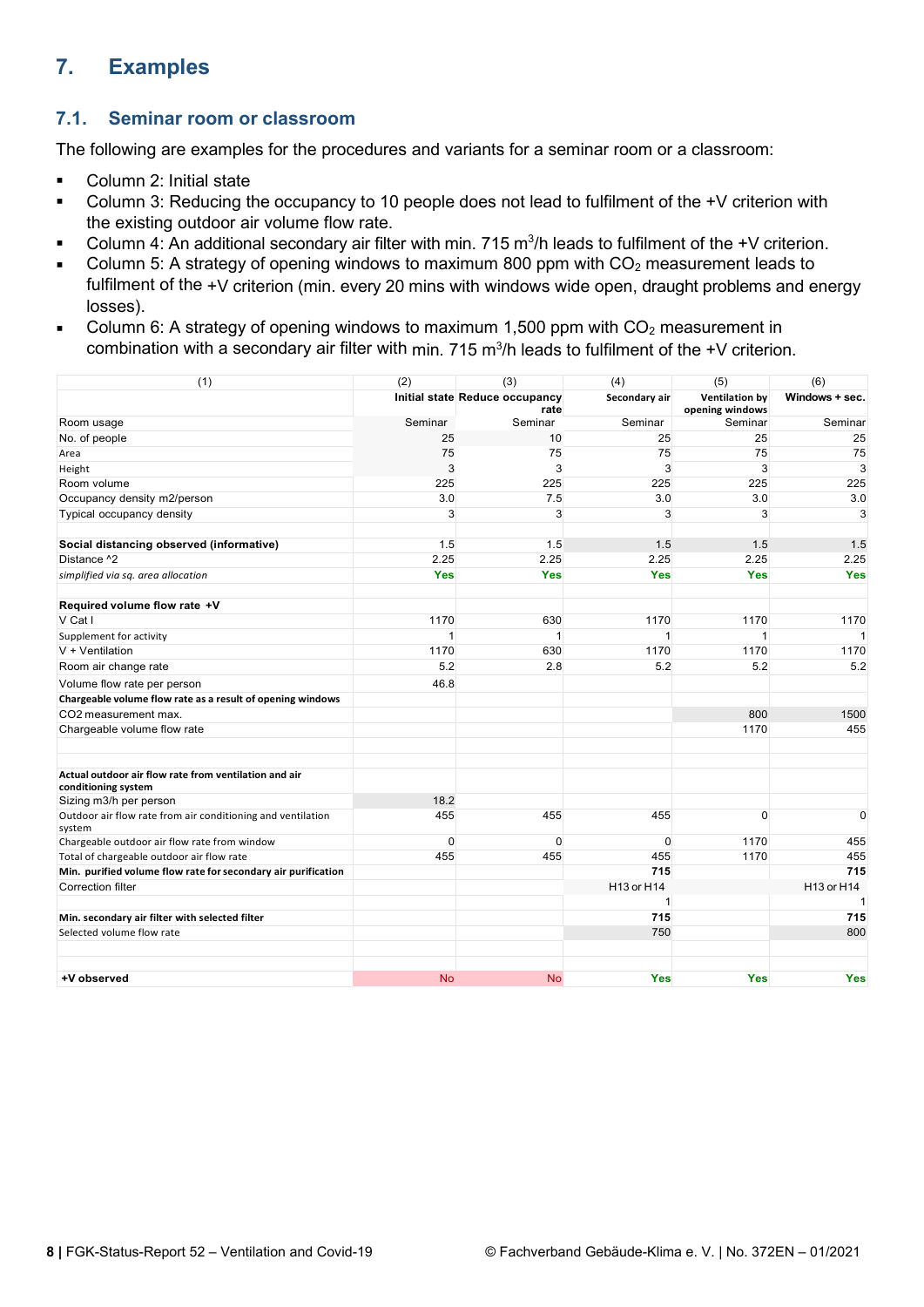## **7.2. Office**

The following is an example of the procedure and variants for an office room

- Column 2a: Initial state, sizing of the room according to DIN 16798-1 Cat I This room and the ventilation system meet the requirements of **+V**.
- Column 2b: Initial state. Same room as (2a) but sizing of ventilation system according to Cat II.This room and the ventilation system do not meet the requirements of +**V.**
- Column 3: Reducing the occupancy to 4 people leads to fulfilment of the +V criterion with the existing outdoor air flow rate.
- **Column 4: An additional secondary air filter with min.** 212 m<sup>3</sup>/h leads to fulfilment of the +V criterion, even with the original occupancy of 10 people (2b).

| (1)                                                                   | (2a)                 | (2b)             | (3)                                    | (4)              |
|-----------------------------------------------------------------------|----------------------|------------------|----------------------------------------|------------------|
|                                                                       | <b>Initial state</b> |                  | Initial state Reduce occupancy<br>rate | Secondary air    |
| Room usage                                                            | Open plan office     | Open plan office | Open plan office                       | Open plan office |
| No. of people                                                         | 10                   | 10               | $\overline{4}$                         | 10               |
| Area                                                                  | 70                   | 70               | 70<br>0                                | $\overline{7}$   |
| Height                                                                | 3                    | 3                | 3                                      | 3                |
| Room volume                                                           | 210                  | 210              | 210                                    | 210              |
| Occupancy density m2/person                                           | 7.0                  | 7.0              | 17.5                                   | 7.0              |
| Typical occupancy density                                             | 10                   | 10               | 10                                     | 10               |
| Social distancing observed (informative)                              | 1.5                  | 1.5              | 1.5                                    | 1.5              |
| Distance ^2                                                           | 2.25                 | 2.25             | 2.25                                   | 2.25             |
| simplified via sq. area allocation                                    | <b>Yes</b>           | <b>Yes</b>       | <b>Yes</b>                             | <b>Yes</b>       |
| Required volume flow rate +V                                          |                      |                  |                                        |                  |
| V Cat I                                                               | 612                  | 612              | 396                                    | 612              |
| Supplement for activity                                               | 1                    | 1                | $\mathbf{1}$                           | 1                |
| $V + V$ entilation                                                    | 612                  | 612              | 396                                    | 612              |
| Room air change rate                                                  | 2.9                  | 2.9              | 1.9                                    | 2.9              |
| Volume flow rate per person                                           | 61.2                 | 61.2             |                                        |                  |
| Chargeable volume flow rate as a result of opening windows            |                      |                  |                                        |                  |
| CO2 measurement max.                                                  |                      |                  |                                        |                  |
| Chargeable volume flow rate                                           |                      |                  |                                        |                  |
| Actual outdoor air flow rate from ventilation and air                 |                      |                  |                                        |                  |
| conditioning system<br>Sizing m3/h per person                         | 65                   | 40               |                                        |                  |
| Outdoor air flow rate from air conditioning and ventilation<br>system | 650                  | 400              | 400                                    | 400              |
| Chargeable outdoor air flow rate from window                          | $\mathbf 0$          | $\Omega$         | 0                                      | $\Omega$         |
| Total of chargeable outdoor air flow rate                             | 650                  | 400              | 400                                    | 400              |
| Min. purified volume flow rate for secondary air purification         |                      |                  |                                        | 212              |
| Correction filter                                                     |                      |                  |                                        | H13 or H14       |
| Min. secondary air filter with selected filter                        |                      |                  |                                        | 1<br>212         |
| Selected volume flow rate                                             |                      |                  |                                        | 250              |
| +V observed                                                           | <b>Yes</b>           | <b>No</b>        | <b>Yes</b>                             | <b>Yes</b>       |